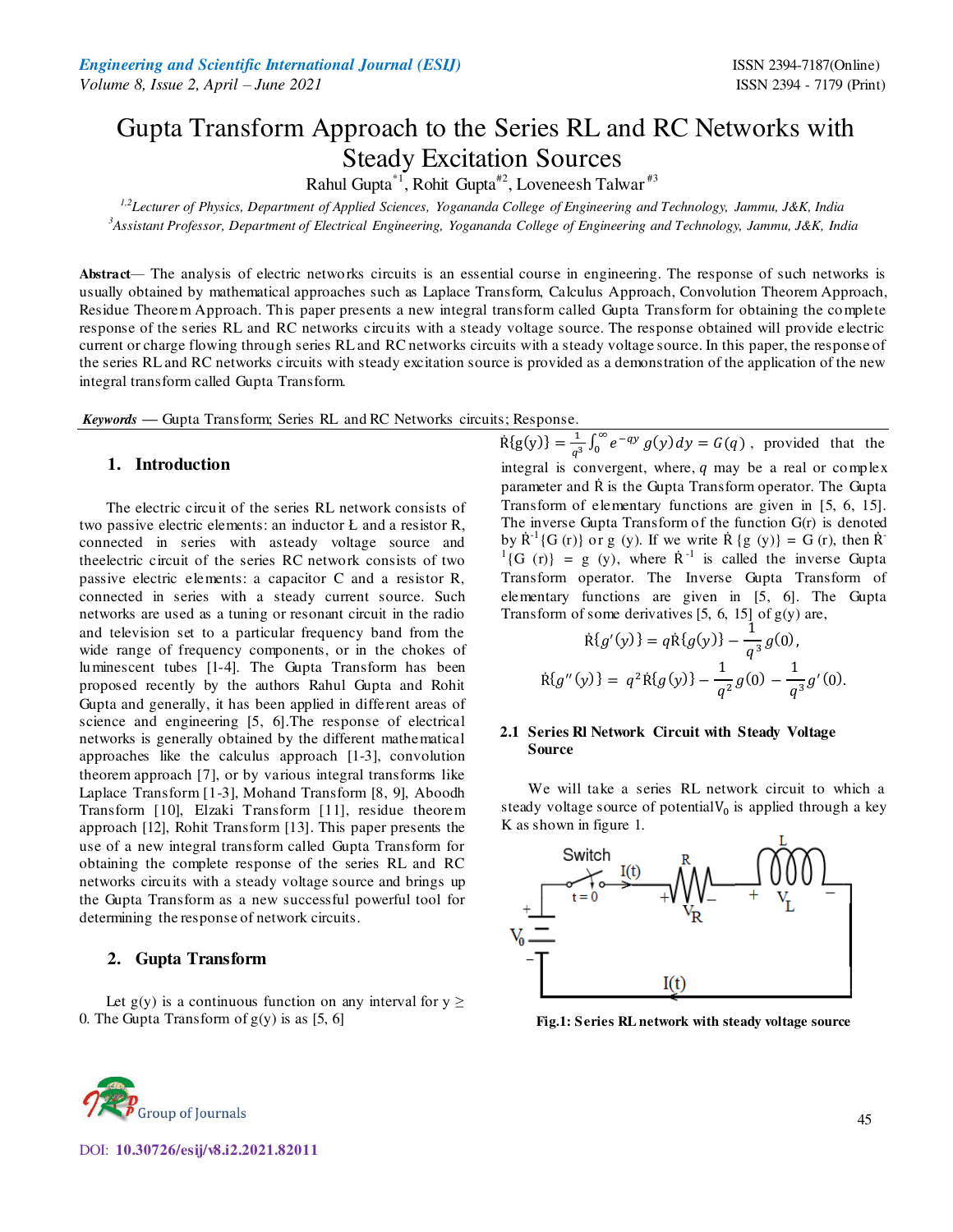# *Engineering and Scientific International Journal (ESIJ)* ISSN 2394-7187(Online)

*Volume 8, Issue 2, April – June 2021* ISSN 2394 - 7179 (Print)

As the switch is closed at  $t = 0$ , the potential drops across the network elements are given by [1-4].

$$
V_R(t) = I(t)R, V_L(t) = LI'(t).
$$

Therefore, the application of Kirchhoff's loop law to the loop shown in figure 2 provides

 $V_{R}(t) + V_{L}(t) = V$ 

Or

R I(t)+
$$
L[I'(t)] = V_0
$$
 (1)  
Differentiating (1), a differential equation of order 2 as given  
below:

$$
I''(t) + \frac{R}{t}I'(t) = 0
$$
 (2)

To solve equation (2), we first write the initial conditions as follows [1-4]:

- Since the current in the inductor and the electric potential difference across the capacitor cannot change instantaneously, therefore, as the switch is closed at the instant  $t = 0$ , then  $I(0) = 0$ .
- Since I (0) = 0, therefore, (1) provides  $[I'(0)] = \frac{V_0}{k}$ Ł .

The Gupta Transform [5, 6, 15] of (2) provides  
\n
$$
q^{2}\bar{I}(q) - \frac{1}{q^{2}}I(0) - \frac{1}{q^{3}}I'(0) + \frac{R}{k}\Big\{q\bar{I}(q) - \frac{1}{q^{3}}I(0)\Big\} = 0
$$
\n(3)

Applying  $I(0) = 0$  and  $[I'(0)] = \frac{V_0}{k}$ , (3) becomes,

$$
q^{2}\bar{I}(q) - \frac{1}{q^{3}}\frac{V_{0}}{k} + \frac{R}{k}q\bar{I}(q) = 0
$$
  
Or  

$$
\bar{I}(q) = \frac{V_{0}}{k} \left[ \frac{1}{q^{3}} \frac{1}{q(q + \frac{R}{k})} \right]
$$
 (4)

This equation can be rewritten as

 $\overline{I}(q) = \frac{V_0}{R}$  $\frac{V_0}{R} \left[ \frac{1}{q^4} - \frac{1}{q^3} \right]$  $q^3$ 1  $q + \frac{R}{k}$ Ł ]

Taking inverse Gupta Transform [5, 6], we have

$$
I(t) = \frac{V_0}{R} \left[ 1 - e^{-\left(\frac{R}{L}\right)t} \right]
$$
\n(5)

This equation  $(5)$  provides the complete response of the series RL network circuit with a steady potential source.

# **2.2 Series RC Network Circuit with Steady Voltage Source**

 The series R-C network circuit with a steady potential source (as show in figure 2) is analyzed by the following equation [1-3]

| $Q(t)R + \frac{Q(t)}{C} = V_0$ | Plubisner: Standard Solutions are Sirs and Goursal. Contour and Boursal. Contour and Boursal. Contour and Boursal. Contour and Boursal. Contour and Boursal. Contour and Boursal. Contour and Boursal. Contour and Boursal. Contour and Boursal. Contour and Boursal. Contour and Boursal. Contour and Boursal. Contour and Boursal. Contour and Boursal. Contour and Boursal. Contour and Boursal. Contour and Boursal. Contour and Boursal. Contour and Boursal. Contour and Boursal. Contour and Boursal. Contour and Boursal. Contour and Boursal. Contour and Boursal. Contour and Boursal. Contour and Boursal. Contour and Boursal. Contour and Boursal. Contour and B versal. Contour and B versal. Contour and B versal. Contour and B versal. Contour and B versal. Contour and B versal. Contour and B versal. Contour and B versal. Contour and B versal. Contour and B versal. Contour and B versal. Contour and B versal. Contour and B versal. Contour and B versal. Contour and B versal. Contour and B versal. Contour and B versal. Contour and B versal. Contour and B versal. Contour and B versal. Contour and B versal. Contour and B versal. Contour and B versal. Contour and B versal. Contour and B versal. Contour and B versal. Contour and B versal. Contour and B versal. Contour and B versal. Contour and B versal. Contour and B versal. Contour and B versal. Contour and B versal. Contour and B versal. Contour and B versal. Contour and B versal. Contour and B versal. Contour and B versal. Contour and B versal. Contour and B versal. Contour and B versal. Contour and B versal. Contour and B versal. Contour and B versal. Contour and B versal. Contour and B versal. Contour and B versal. Contour and B versal. Contour and B versal. Contour and B versal. Contour and B versal. Contour and B versal. Contour and B versal. Contour and B versal. Contour and B versal. Contour and B versal. Contour and B versal. Contour and B versal. Contour and B versal. |
|--------------------------------|-------------------------------------------------------------------------------------------------------------------------------------------------------------------------------------------------------------------------------------------------------------------------------------------------------------------------------------------------------------------------------------------------------------------------------------------------------------------------------------------------------------------------------------------------------------------------------------------------------------------------------------------------------------------------------------------------------------------------------------------------------------------------------------------------------------------------------------------------------------------------------------------------------------------------------------------------------------------------------------------------------------------------------------------------------------------------------------------------------------------------------------------------------------------------------------------------------------------------------------------------------------------------------------------------------------------------------------------------------------------------------------------------------------------------------------------------------------------------------------------------------------------------------------------------------------------------------------------------------------------------------------------------------------------------------------------------------------------------------------------------------------------------------------------------------------------------------------------------------------------------------------------------------------------------------------------------------------------------------------------------------------------|
|--------------------------------|-------------------------------------------------------------------------------------------------------------------------------------------------------------------------------------------------------------------------------------------------------------------------------------------------------------------------------------------------------------------------------------------------------------------------------------------------------------------------------------------------------------------------------------------------------------------------------------------------------------------------------------------------------------------------------------------------------------------------------------------------------------------------------------------------------------------------------------------------------------------------------------------------------------------------------------------------------------------------------------------------------------------------------------------------------------------------------------------------------------------------------------------------------------------------------------------------------------------------------------------------------------------------------------------------------------------------------------------------------------------------------------------------------------------------------------------------------------------------------------------------------------------------------------------------------------------------------------------------------------------------------------------------------------------------------------------------------------------------------------------------------------------------------------------------------------------------------------------------------------------------------------------------------------------------------------------------------------------------------------------------------------------|

Here,  $Q(t)$  is the instantaneous charge and  $Q(0) = 0$ . The Gupta Transform [5, 6, 15] of (6) gives



**Fig.2: Series RC network with steady voltage source** 

$$
\left\{ q\bar{Q}(q) - \frac{1}{q^3}Q(0) \right\} + \frac{1}{RC}\bar{Q}(q) = \frac{V_0}{R}
$$
  
Put Q (0) = 0 we get  

$$
\left\{ q\bar{Q}(q) \right\} + \frac{1}{RC}\bar{Q}(q) = \frac{V_0}{R} \frac{1}{q^3}
$$
  
This equation can be rewritten as  

$$
\bar{Q}(q) = \frac{V_0}{R} \frac{1}{q^3} \frac{1}{(q + \frac{1}{RC})}
$$
  
Or  

$$
\bar{Q}(q) = CV_0 \left[ \frac{1}{q^4} - \frac{1}{q^3} \frac{1}{q + \frac{1}{RC}} \right]
$$
 (7)

Taking inverse Gupta Transform [5, 6], we have

$$
Q(t) = CV_0 \left[ 1 - e^{-\left(\frac{1}{RC}\right)t} \right]
$$
 (8)

This equation (8) provides the complete response of the series RC network circuit with a steady potential source.

## **3. Conclusion**

In this paper, a new integral transform called Gupta Transform has been successfully applied for determining the complete response of the series RL and RC networks with a steady excitation source. The results obtained are the same as obtained with other approaches [1-3, 14]. This paper brought up the Gupta Transform as a new successful powerful tool for determining the response of network circuits.

### **References**

- [1] Network Analysis M. E. Van Valkenburg. 3rd Edition, Publisher: Pearson Education, 2015.
- [2] J. S. Chitode and R.M. Jalnekar, Network Analysis and Synthesis, Publisher: Technical Publications, 2007.
- [3] Murray R. Spiegel, Theory and Problems of Laplace Transforms. Publisher: Schaum's outline series, McGraw – Hill.
- [4] Rohit Gupta, Rahul Gupta, Sonica Rajput, Convolution Method for the Complete Response of a Series Ł-Ɍ Network Connected to an Excitation Source of Sinusoidal Potential, International Journal of Research in Electronics And Computer Engineering, Vol. 7, issue 1, January- March 2019, pp. 658-661.